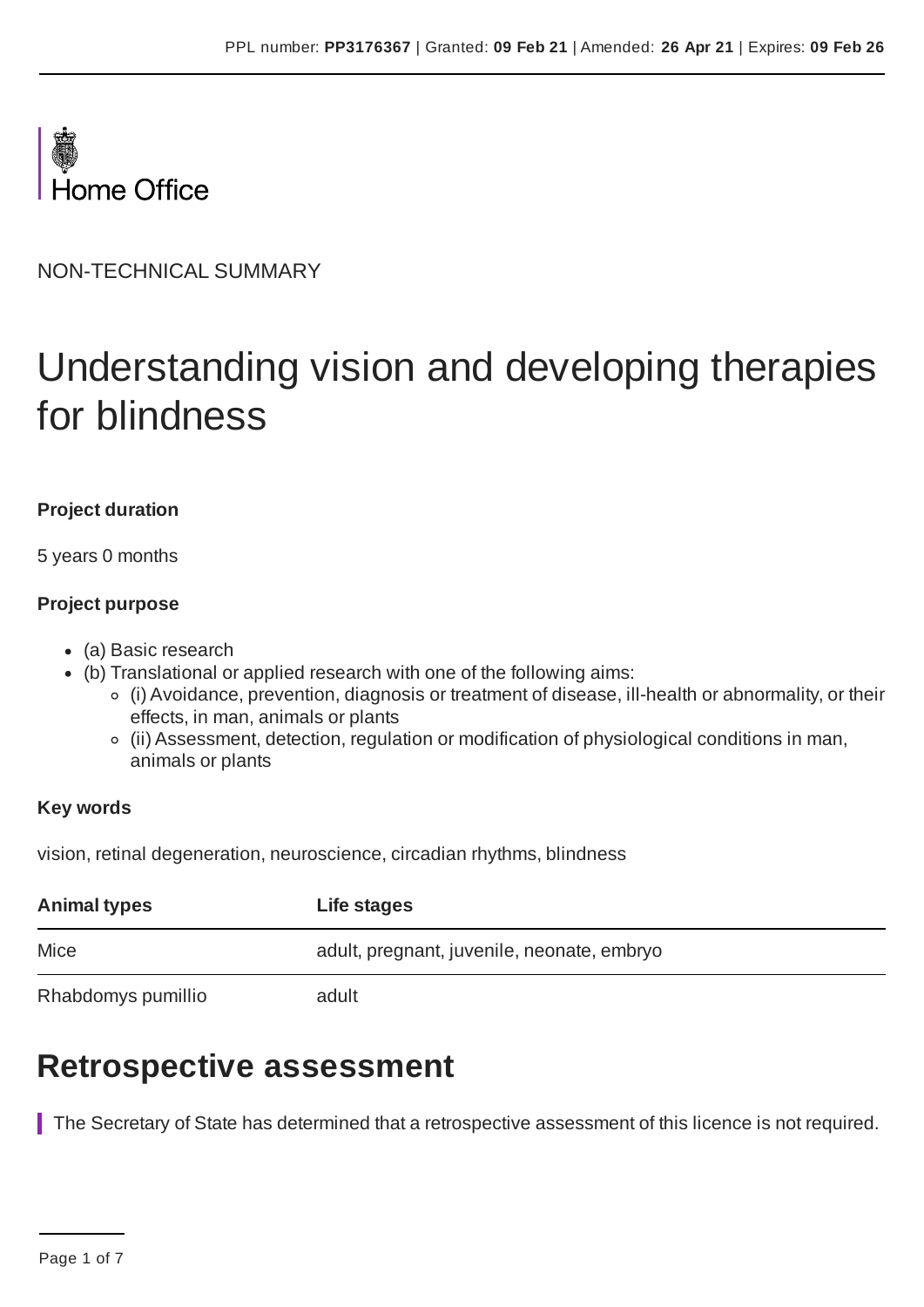# **Objectives and benefits**

#### **Description of the projects objectives, for example the scientific unknowns or clinical or scientific needs it's addressing.**

#### **What's the aim of this project?**

The eye allows us to see. It also drives a number of sub-conscious responses to changes in our light environment (collectively known as 'non-image forming responses) such as resetting the phase of our biological clocks and keeping us awake. We aim to understand how the eye and brain work together to allow us to see and to support 'non-image forming' responses to light. We also determine new ways to manipulate cell activity using light in the search for ways of restoring vision in the blind.

**Potential benefits likely to derive from the project, for example how science might be advanced or how humans, animals or the environment might benefit - these could be short-term benefits within the duration of the project or long-term benefits that accrue after the project has finished.**

#### **Why is it important to undertake this work?**

Vision is one of our most valued senses and impairments in vision reduce quality of life. Many of the most common types of visual impairment are currently untreatable. A more detailed understanding of how vision works, holds the promise of better appreciating disease conditions and developing new therapies. We will also use our knowledge of mechanisms of light detection to explore ways of making cells light responsive and apply this to developing new approaches to treating currently incurable forms of blindness.

A particular interest of our work is such 'non-image forming' responses to visual stimuli. Light can regulate practically all body systems either directly or by its impact on our internal (circadian) body clock. We know that disrupting this control can lead to widespread and intractable public health problems such as obesity and mood disorders. Understanding how vision drives these responses has led us to better control our light environment to support human and animal health.

#### **What outputs do you think you will see at the end of this project?**

We will achieve a deeper understanding of how the retina and brain allow us to see, what goes wrong during blindness, and how vision may be restored. We will also improve our knowledge of how light influences mammalian circadian rhythms, and behavioural and physiological state. We will publish our work in scientific papers and make our data available for others to use in their studies. We hope also to use our findings as a starting point for clinical trials of new therapies in patients.

#### **Who or what will benefit from these outputs, and how?**

Our work will benefit people suffering from retinal degeneration (by some estimates 1 in 3500 people in industrialised societies). It may also benefit a much larger fraction of the human population by providing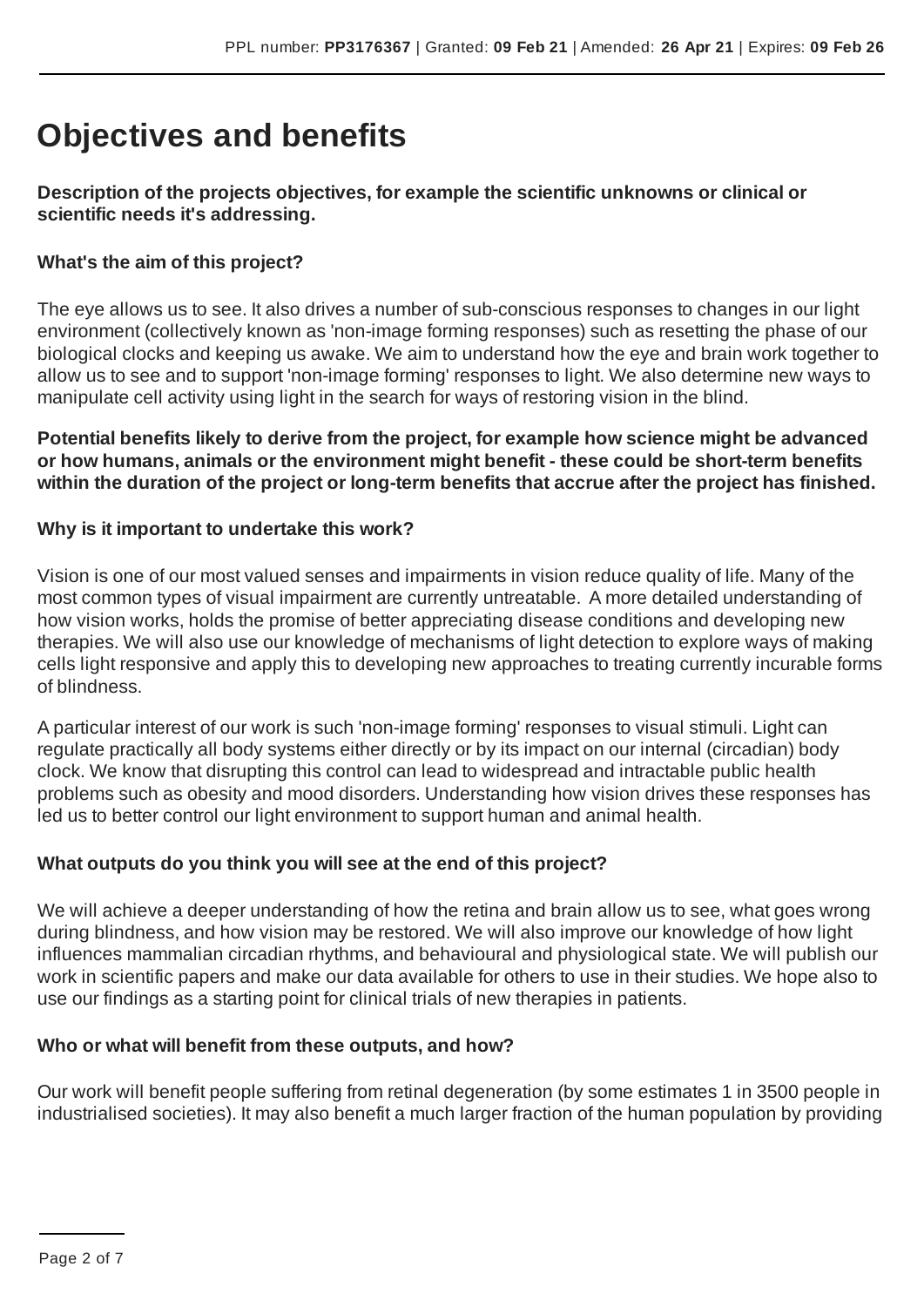a greater understanding of how light influences our biology, which can be used to improve design of architectural lighting to better support human health.

#### **How will you look to maximise the outputs of this work?**

We have active collaborations with the lighting and consumer electronics industries to see our insights translated into new processes and devices. We also provide guidance to lighting standards and regulatory bodies around the world to ensure that built environments provide the best support for health and wellbeing.

We have ongoing collaborations with the biopharmaceutical industry to see our discoveries in the field of retinal degeneration translated to patient benefit (including a clinical trial in preparation).

#### **Species and numbers of animals expected to be used**

- Mice: 7800
- Other rodents: No answer provided

## **Predicted harms**

**Typical procedures done to animals, for example injections or surgical procedures, including duration of the experiment and number of procedures.**

#### **Explain why you are using these types of animals and your choice of life stages.**

Most experiments will be on mice. We have chosen these animals because we already know a great deal about how mouse vision works and this will make it easy to interpret the outcome of our experiments. Mice have a visual system that is designed to work well under dim light allowing us to understand that aspect of human vision. Finally, mice naturally have many of the genetic mutations that cause blindness in humans, allowing us to use mice to study human disease. One limitation of mice is that they do not have such good vision in daytime conditions. In order to get a full answer to these questions we will therefore also include a day active species with good bright light vision. We have chosen to use the African striped mouse (Rhabdomys) that has good daytime vision. The rodent visual system develops post-natally. We will therefore work on adult animals.

#### **Typically, what will be done to an animal used in your project?**

The most common experiment will be to present an animal with one or more visual stimuli (anything from a single brief light flash to a change in the colour/intensity of the light in its home environment lasting several days or weeks), and measure the animal's response. The response could be a change in the animal's pattern of activity, pupil constriction, or performance of a task to receive a food reward. It may also be a change in the electical activity of the retina or brain. In some cases these methods of measuring vision will be applied to animals which have inherited problems with vision to study human

Page 3 of 7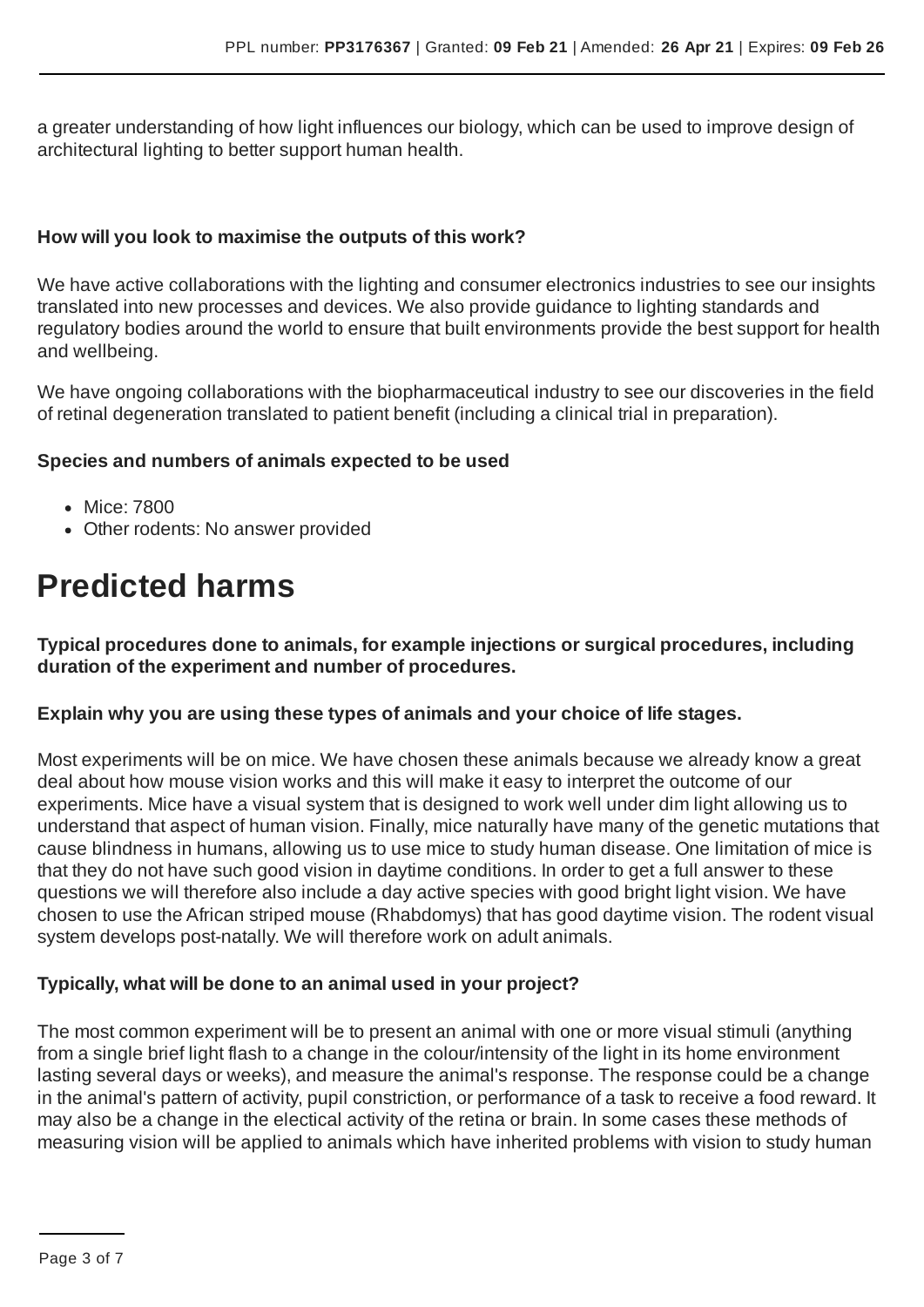disease, and we also may use techniques of gene therapy (injection of gene vectors) to change the function of visual neurones and/or as a method of looking for new treatments for humans. Animals may be anaesthetised to record retina/brain activity and for injection of gene vectors.

#### **What are the expected impacts and/or adverse effects for the animals during your project?**

Surgery will cause pain during the recovery period, this will be treated with pain killers and we do not expect it to last for more than a few hours. There will also be transient stress associated with handling for injections and when animals are placed in unfamiliar environments for some of the ways we record behaviour. Some animals will be put on restricted food for several weeks in order to motivate them to seek a food reward during training based visual discrimination tasks, the level of feeding is set such that it does not impact general health or wellbeing. Some animals will be housed under non-24h cycles of light and dark for several weeks, which may theoreticlly result in discomfort but does not in practice produce signs of reductions in general health or welfare. Some animals will have inherited blindness, this does not produce signs of suffering in mice.

#### **Expected severity categories and the proportion of animals in each category, per species.**

#### **What are the expected severities and the proportion of animals in each category (per animal type)?**

20% animals will experience sub-threshold severity. A further 50% will experience mild suffering, and 30% moderate severity.

#### **What will happen to animals at the end of this project?**

Killed

## **Replacement**

#### **State what non-animal alternatives are available in this field, which alternatives you have considered and why they cannot be used for this purpose.**

#### **Why do you need to use animals to achieve the aim of your project?**

We are interested in how the visual system functions in health and disease, and in the utility of genebased therapies for retinal dysfunction. Vision is an emergent property of the retina and the brain and, as such, it can only be studied using humans or animals.

#### **Which non-animal alternatives did you consider for use in this project?**

We considered using computer-based simulations of the visual system, human volunteers, stem cell derived retinal 'organoids' and neurones, and immortalised cell lines. We also considered working with tissue collected from animals.

Page 4 of 7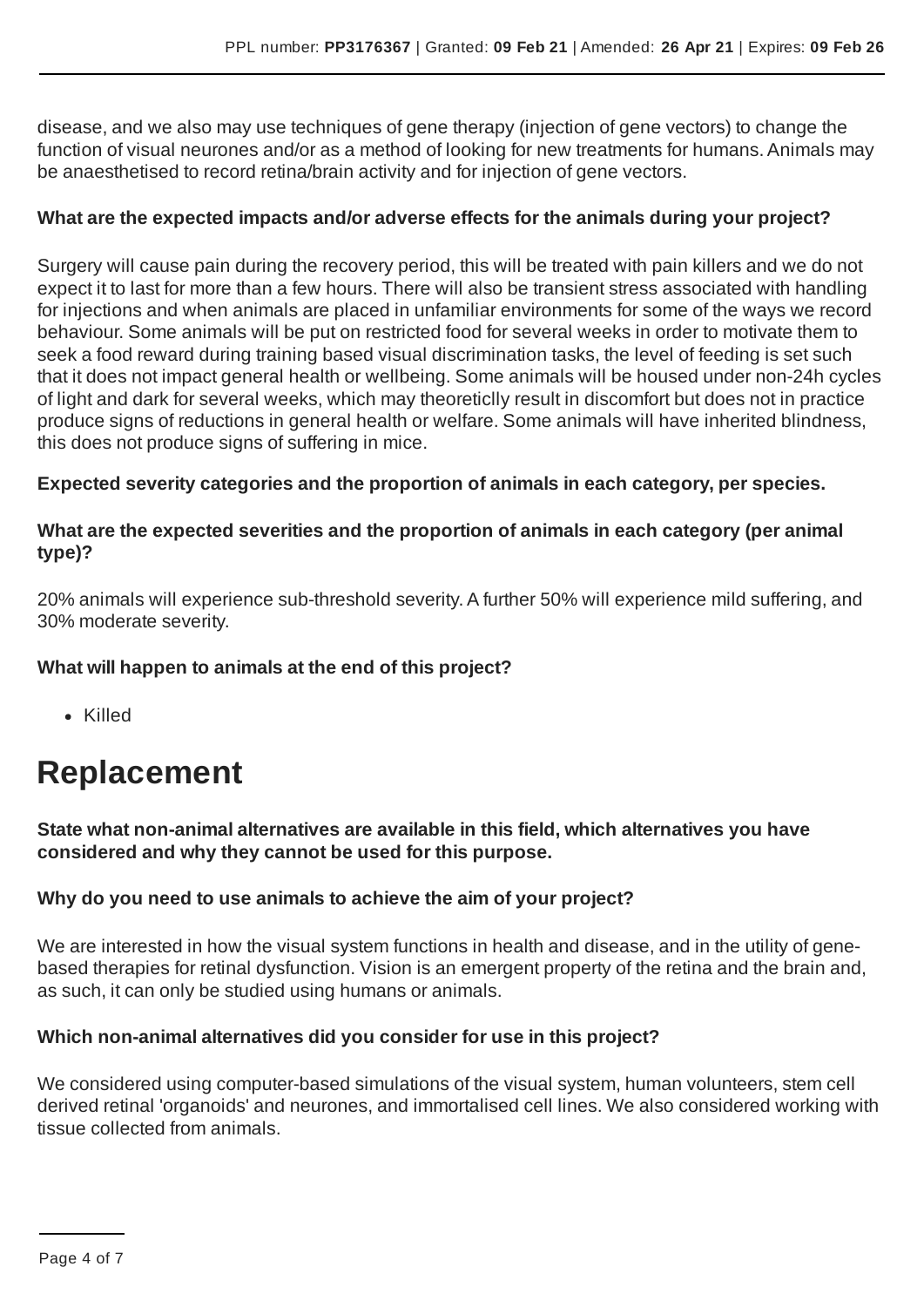#### **Why were they not suitable?**

We do undertake experiments on human volunteers wherever possible. We also have developed methods of recreating light sensitivity in cell lines in the laboratory and use these extensively as an alternative to animal experiments. We use computer simulations of the visual system to better understand our findings and to generate testable hypotheses. Wherever possible we use tissue collected from animals. However, there are important reasons why none of these approaches can replace animal experiments. Vision and circadian light responses are produced by multiple regions of the retina and brain working together. We are a long way from being able to recreate such a complex system in the laboratory (either with engineered cells or with a computer simulation), and so if we wish to understand the capacity and characteristics of this system we ultimately have to work with animals. We can undertake some experiments in humans, but the level of control over experimental conditions (e.g. long-term patterns of light exposure) and the range of techniques suitable for measuring and manipulating brain activity is far smaller in humans than laboratory animals.

### **Reduction**

**Explain how the numbers of animals for this project were determined. Describe steps that have been taken to reduce animal numbers, and principles used to design studies. Describe practices that are used throughout the project to minimise numbers consistent with scientific objectives, if any. These may include e.g. pilot studies, computer modelling, sharing of tissue and reuse.**

#### **How have you estimated the numbers of animals you will use?**

We have used our long experience of undertaking experiments of this type to decide the best approaches to address our objectives and the minimum number of animals required to acheive those goals.

#### **What steps did you take during the experimental design phase to reduce the number of animals being used in this project?**

Wherever possible we will compare a single animal's response to different conditions rather than use two different animals. This more than halves the number of animals used because it reduces the impact of inter-individual variation. In our electrophysiological experiments we use the latest equipment that allows us to record the activity of large numbers of neurones simultaneously from a single individual, greatly reducing the number of animals required.

#### **What measures, apart from good experimental design, will you use to optimise the number of animals you plan to use in your project?**

We will routinely make use of tissue collected from animals at the end of experiments for analysis in the laboratory. We also undertake advanced statistical analysis and modeling of these data so that we can refine our questions and employ the most informative experiments. We also provide our data to other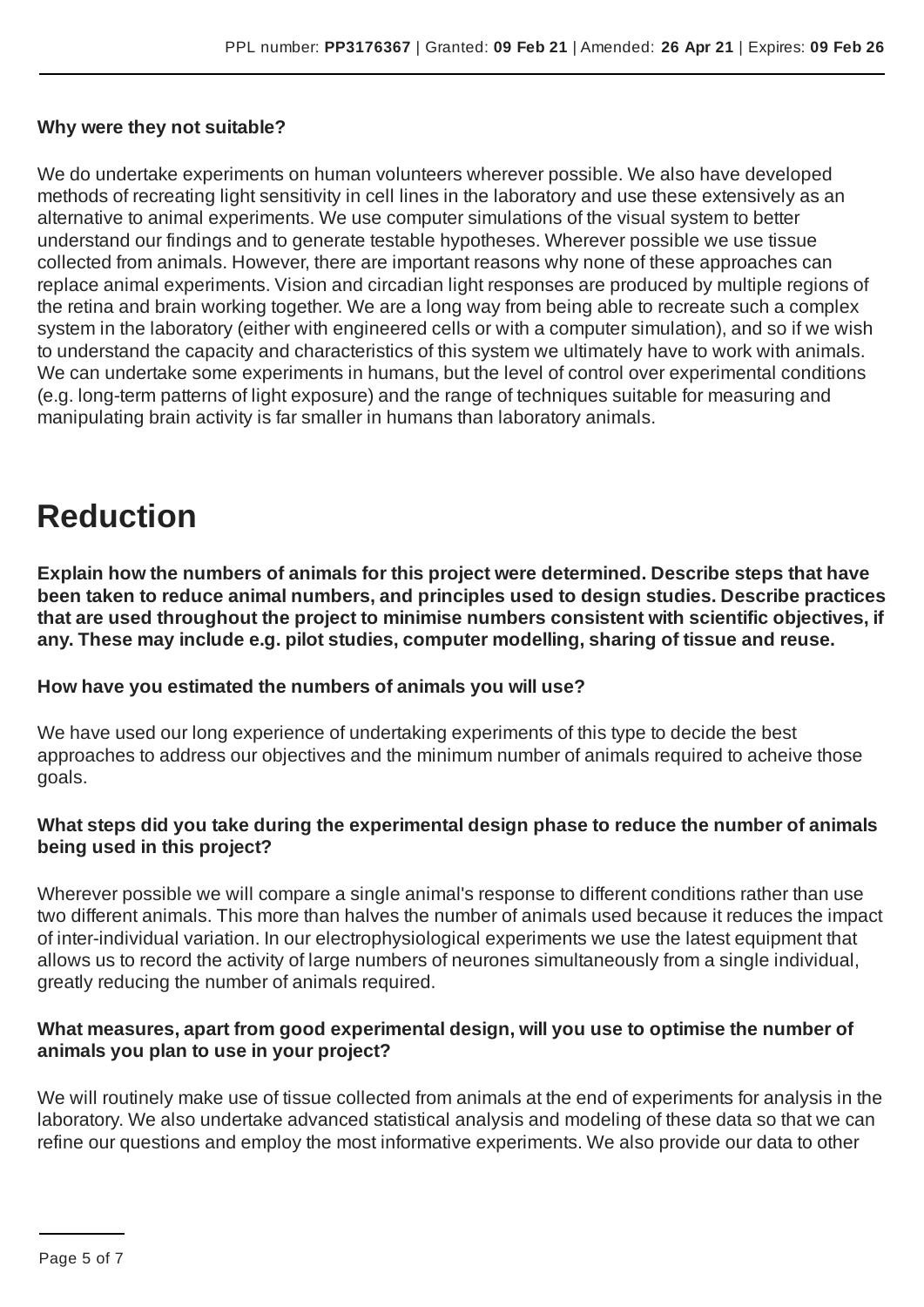groups so that they can analyse it to answer their own questions. We will minimse the number of animals bred by using efficient breeding strategies ourselves and obtaining animals from commercial breeders wherever possible.

## **Refinement**

**Give examples of the specific measures (e.g., increased monitoring, post-operative care, pain management, training of animals) to be taken, in relation to the procedures, to minimise welfare costs (harms) to the animals. Describe the mechanisms in place to take up emerging refinement techniques during the lifetime of the project.**

**Which animal models and methods will you use during this project? Explain why these models and methods cause the least pain, suffering, distress, or lasting harm to the animals.**

We will be using laboratory mice and four-striped mice (*Rhabdomys pumillio*). Both of these species are accustomed to laboratory conditions. We use laboratory mice because we are able to build upon a wealth of existing information about the visual and circadian systems in this species, and because we have access to animals carrying naturally occurring mutations or engineered genetic modifications that are very useful for our objectives. Mice also allow us to study how vision works under dim light.A limitation of laboratory mice is that their visual system is adapted for dim light vision. Traditionally, this has led researchers to employ primate or companion animal species (especially cats) in vision research. We have established the four striped mouse as a rodent alternative which has good daytime vision. Working with four-striped mice allows us to understand how vision works under daytime conditions.

#### **Why can't you use animals that are less sentient?**

Although non-mammalian vertebrates have retinas that are rather similar to those of humans, their visual systems differ from our own in other key respects. Most importantly, unlike mammals, they have a wide variety of light sensitive cells outside of the retina. For this reason we have no alternative but to work with mammals.

Rodent visual systems develop after birth, meaning that we cannot address our questions at a more immature life stage. We include work on tissue harvested from terminally anaesthetised animals whenever possible, but this cannot replace studies of the intact visual system or when we wish to understand how behaviour is controlled.

#### **How will you refine the procedures you're using to minimise the welfare costs (harms) for the animals?**

We will apply pain killers to reduce welfare costs following surgery. We carefully monitor animals during the recovery period after any procedure capable of causing pain or suffering. Wherever possible we will undertake brain recordings from animals under terminal anaesthesia. We use advanced 3D pose analysis methods developed in the group to provide automated and objective analysis of mouse